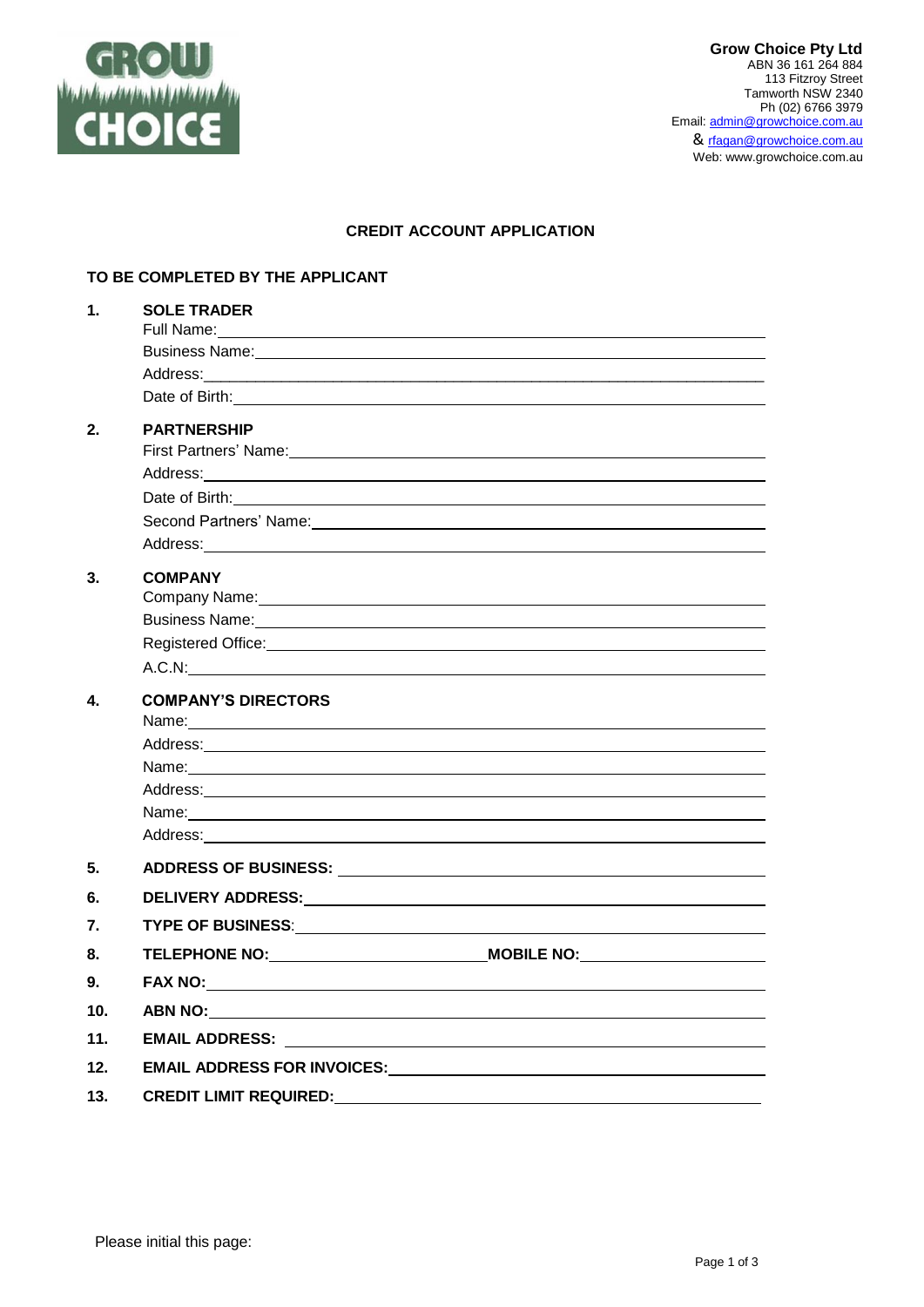

#### **TO: GROW CHOICE PTY LTD ("Grow Choice")**

- 1. The Applicant applies for a Credit Account with Grow Choice for the purpose of obtaining supply of Grow Choice's Goods.
- 2. The Applicant agrees that the supply to the Applicant of Grow Choice's Goods shall be subject to:
	- (a) Grow Choice's Terms of Trade set out at: [https://growchoice.com.au/terms-trade-credit-application;](https://growchoice.com.au/terms-trade-credit-application) and
	- (b) the following essential conditions regarding payment for any of Grow Choice's Goods where payment is not made by the Applicant at the time of delivery:
		- (i) Payment for any of Grow Choice's Goods so supplied is to be made by the Applicant to Grow Choice in cash or by bank cheque or cleared funds within twenty-one (21) days of the date of delivery/collection or on such other payment terms as may be agreed upon from time to time in writing (including by exchange of emails) and, in this respect, time is of the essence.
		- (ii) Should the Applicant fail to provide payment within the specified time, Grow Choice shall be entitled to payment of interest at the rate of 2% per month calculated on a compounding daily basis to the date of payment. Any expenses, costs or disbursements incurred by Grow Choice in recovering outstanding moneys from the Applicant shall be paid by Applicant.
		- (iii) The Applicant agrees that any alleged defect in any Goods so supplied shall be reported by the Applicant to Grow Choice within 24 hours of delivery/collection so as to enable Grow Choice to inspect and assess the same prior to its use or any further storage period.

and

- (c) the following Additional Terms & Conditions
	- (i) Office hours are 8.30am 5:00pm Mondays till Thursday and 8.30am 4:30pm Fridays.
	- (ii) Orders are to be submitted via email to admin@growchoice.com.au or phone to 02 6766 3979.
	- (iii) Freighting costs (+ Freight GST + Fuel levy) are charged on top of order unless otherwise agreed to in writing.
	- (iv) Orders placed prior to acceptance of the Application by Grow Choice must be paid for on or prior to delivery/collection.
	- (v) Payments may be made by cheque, cash, money order, credit card or direct deposit.
	- (vi) If paying by credit card; numbers must be submitted when ordering to ensure delivery.
	- (vii) An administration charge of \$30.00 applies to any dishonoured cheque.
	- (viii) Prices and Goods are subject to variation without notice. Please check your invoices when pricing goods.
	- (ix) If an item is out of stock, please reorder as we are not able to offer back orders.
	- (x) Orders may be placed on hold if your account is in arrears.
	- (xi) All returns must be authorized by administration before any credits are assigned.
	- (xii) Grow Choice takes no responsibility for goods once they are left at your premises or have been collected by you.